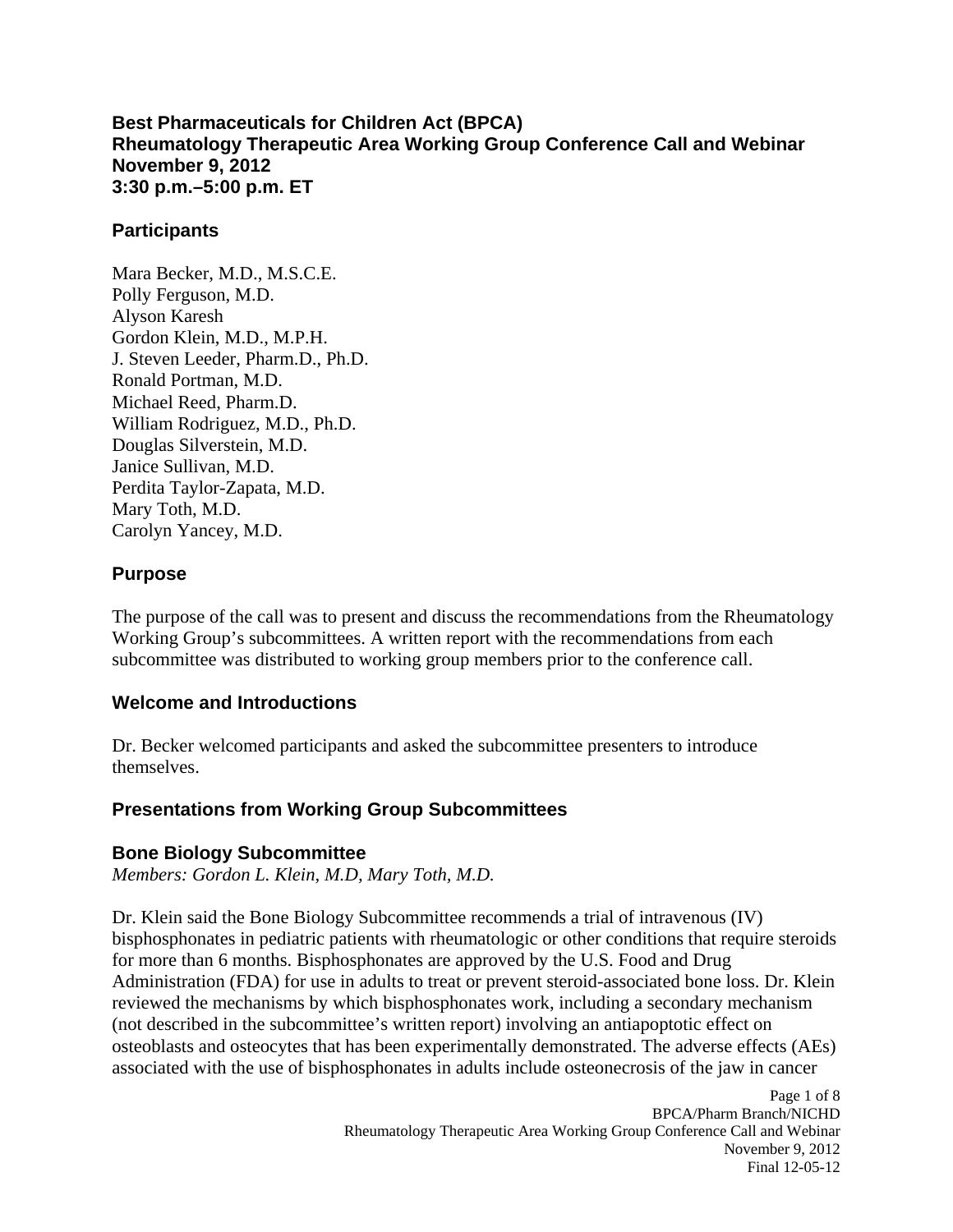patients, atypical femoral fractures, and theoretical hypocalcemia. These are theoretical AEs in children but have not been reported in studies of children with osteogenesis imperfect (OI) or when given acutely in children with burn injuries. According to a study on the FDA Web site, children taking steroids who receive zolendronate show an increase in bone mineral density, but there is no correlation with fracture incidence or frequency of bone pain; however, this is a difficult cause-and-effect relationship to establish. In children with OI, the use of IV pamidronate decreases fracture incidence and bone pain.

The Bone Biology Subcommittee recommends a randomized, placebo-controlled double-blind study using bisphosphonate, probably on an acute basis and perhaps only a one-time dose, and following the patients using dual-energy x-ray absorptiometry (DXA) every 3 months for about a year to see whether there is a difference in bone loss. If preliminary analysis of data shows benefit, it might be more ethical to stop the study and give the drug to all patients.

Dr. Rodriguez said this plan sounded exciting and asked whether there are existing registries that follow patients for longer than a year or whether such a registry could be developed. Dr. Becker said Dr. Laura Schanberg is one of the principal investigators with the Childhood Arthritis and Rheumatology Research Alliance (CARRA) Network (CARRAnet) registry, so there is the possibility to work with a registry that is up and running. The challenge would be to incorporate a bisphosphonate component in the registry. Dr. Klein noted that, presumably, patients would take the drug while using steroids. He said there is a question about whether bisphosphonates should be used in cases of pure inflammatory bone loss.

Dr. Becker asked about knowledge of dosing in children and pharmacokinetic (PK) data. Another concern is whether any steroid dose would be worthwhile or whether it would have to be standard steroid doses for 6 months. Dr. Klein said that regarding steroid doses, adults use 7.5 milligrams (mg) per day, so that could be a potential guideline. Regarding bisphosphonate dosing, the Montreal Shriner studies give the bisphosphonate intermittently with a total of about 9 mg per kilogram (kg) per year. Lower doses of the drug are given more frequently to younger children, and doses are increased but given less frequently as the children get older. A study would probably need to start with known doses that do not produce toxicities.

Dr. Yancey said Dr. Rosemarie Neuner could not be on the call but wanted her to share some concerns. The issue of femur fractures in adults who use bisphosphonates and the overall safety of these products are still under review at the FDA. Dr. Klein said the American Society for Bone and Mineral Research is also looking at this issue. Femur fractures affect about 1 percent of adult bisphosphonate users, so there is an issue of risk versus benefit, and the number of adults receiving bisphosphonates is large. Atypical fractures associated with bisphosphonate have not been reported in OI patients, but hard data are needed to determine the risk of fractures in children.

Dr. Toth said the subcommittee's concern is the lack of knowledge about what can safely be used for children on steroids who have fractures. Thus, the subcommittee is proposing that the children will be on steroids for at least 6 months; they will be followed with DXA exams to determine bone densities. The likelihood of atypical fracture is small in this group of patients.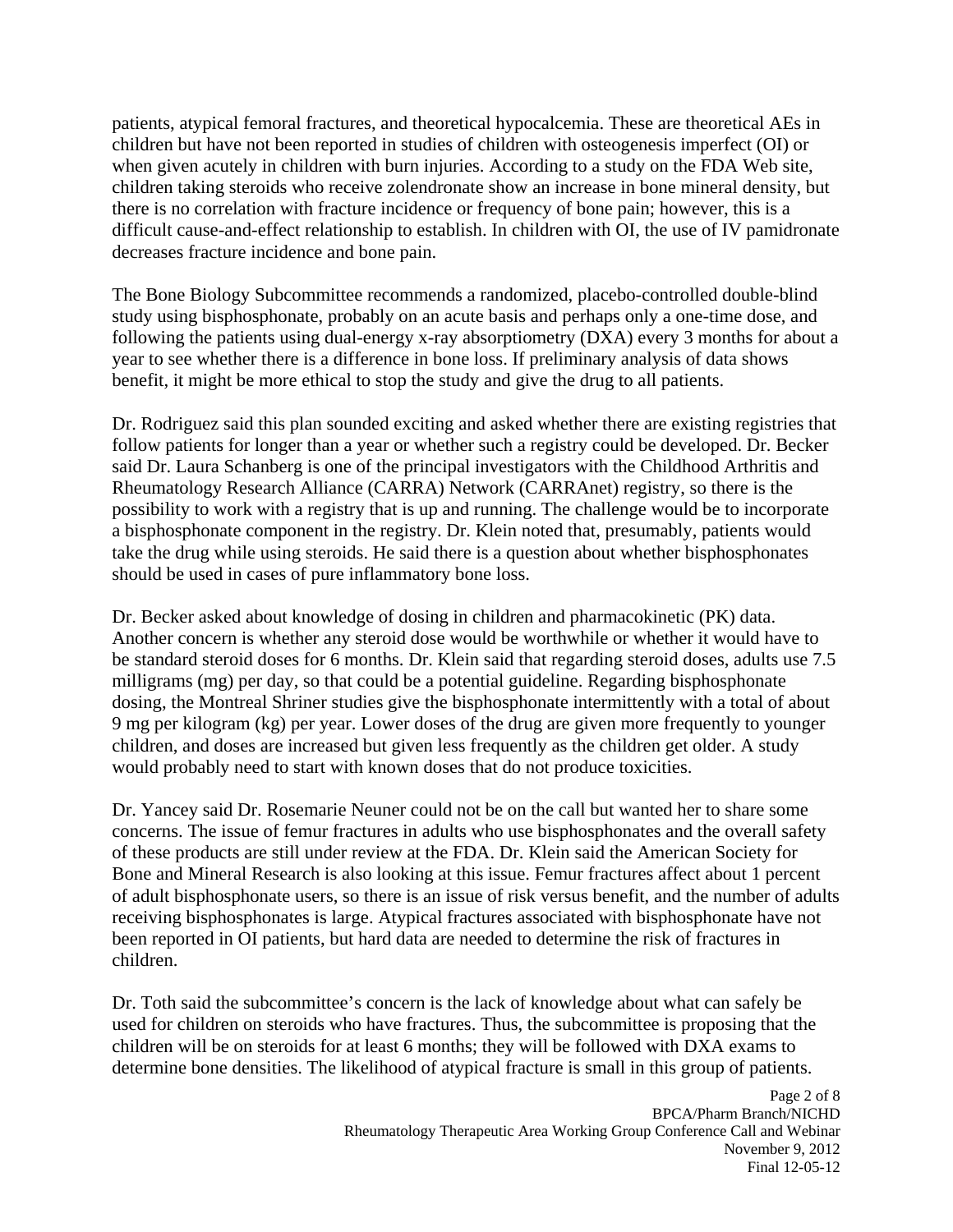Dr. Silverstein said he thought this would be a worthwhile study to do in children who receive steroids but he wondered what the study would be able to show using only a single dose of bisphosphonate. Dr. Klein replied that in his experience with burn patients who received the drug, there were differences in bone density seen from one dose at 6 weeks post-burn, and these differences persisted for 2 years. He would strongly support use of a registry to get fracture information. It is known that there is some relationship between bone density and fracture risk, especially with steroid use, and vertebral fractures are hard to detect. Because the bisphosphonate makes a difference at least 2 years out with burns, and because zolendronate can have lasting effects for up to 5 years, the subcommittee believes that differences will be seen by randomizing patients to receive the drug.

Dr. Becker said researchers are just beginning to recognize how inflammatory rheumatic conditions affect bone density. The working group may need to consider recommending studies to better understand the inflammatory process to determine a baseline. Dr. Klein said everyone will have the same degree of inflammation. It may be possible to relate the inflammatory response to the steroid dose, for example, by measuring cytokine or other markers. A severe enough inflammatory response will trigger a stress response, so endogenous glucocorticoids can add to this problem.

Dr. Silverstein noted that there have some reports of renal toxicity, so it may be good to check baseline serum creatinine levels and adjust dosage based on glomerular filtration rates. Dr. Klein agreed and said bisphosphonates are not given to those with significant kidney impairment.

#### **Fibromyalgia Subcommittee**

*Members: Michael D. Reed, Pharm.D. (Chair), Douglas Silverstein, M.D., Janice Sullivan, M.D., Surendra K. Varma, M.D.* 

Dr. Reed commented that this subcommittee has no specific rheumatology expertise, although some subcommittee members did speak with their rheumatology colleagues. He noted that in pediatrics, there are no medications labeled for use in fibromyalgia and that it is difficult to find studies looking at drug treatment. The subcommittee decided not to look at purely analgesic drugs, such as opiates, or at tramadol. The members defined some specifications they felt were important in constructing recommendations and recommended the study of two drugs that met their criteria: amitriptyline and venlafaxine. Studying these two drugs through the BPCA seems appropriate based on clinical use of the drugs in children and adolescents with fibromyalgia, the drugs' proposed mechanism of action relative to proposed pathophysiology, drug availability, drug cost, coverage by Medicaid and third-party payers, lack of pediatric labeling, and the unlikelihood of any company paying for such a drug development plan. The subcommittee wanted a study that would be feasible to conduct.

Prior to choosing drugs to recommend for study, the subcommittee reviewed newer drugs, including serotonin-norepinephrine reuptake inhibitors (SNRIs) such as milnacipran (Savella) and neuropathic pain drugs such as duloxetine and pregabalin. The neuropathic pain drugs have been studied in children, and these are generally double-blind studies in children ages 13 to 17. PK, pharmacodynamics (PD), and if necessary, pharmacogenetic (PG) studies were done to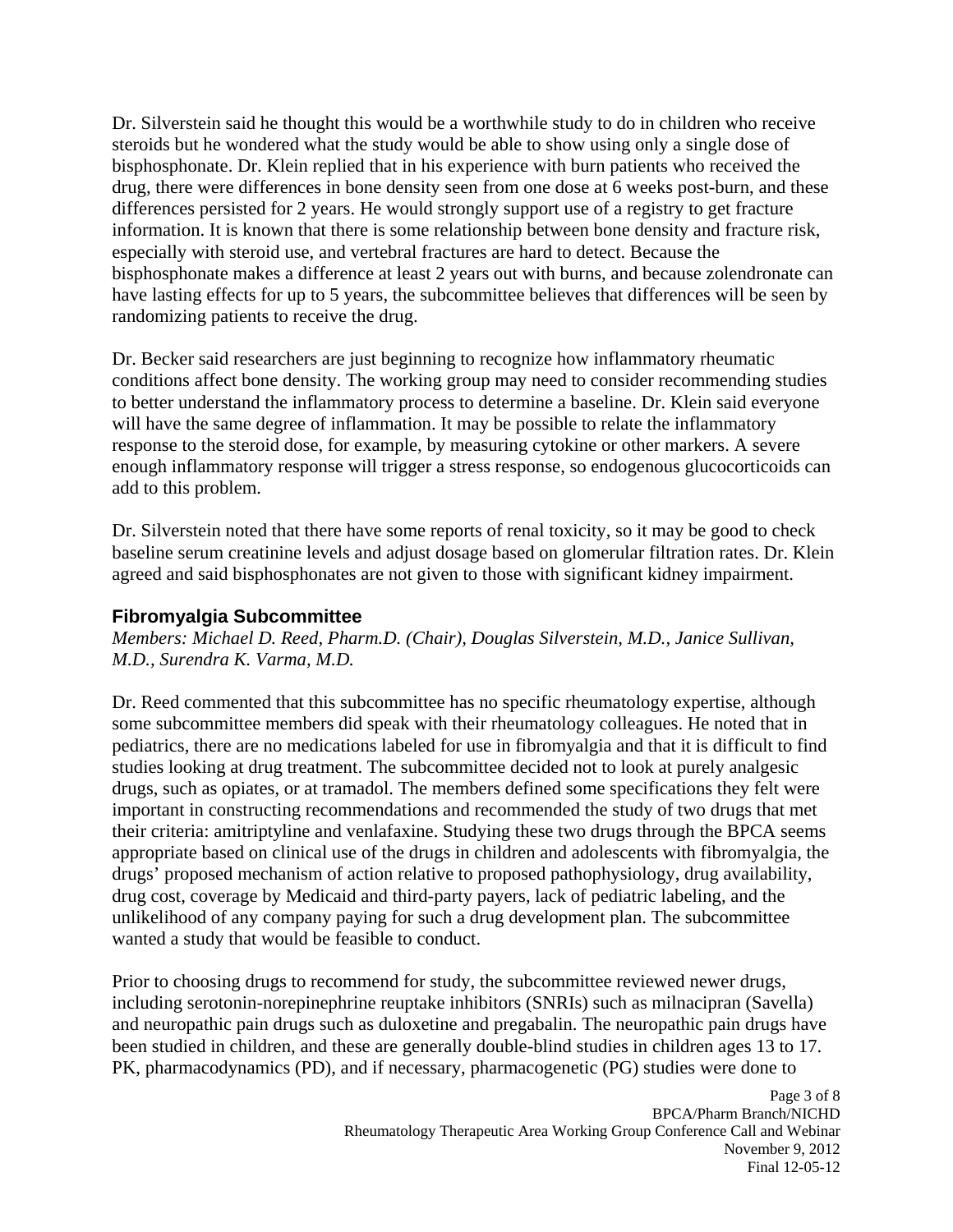define doses for those studies. The sponsor of Savella had similar studies ongoing in the treatment of juvenile fibromyalgia, but the studies are now listed as terminated. Difficulty enrolling patients may be a problem.

The subcommittee concluded that if the BPCA chooses to study fibromyalgia therapeutics, amitriptyline and venlafaxine are probably the two drugs that best meet the criteria the subcommittee outlined. There are no good PK/PD/PG data for either of these agents, and the subcommittee was unable to find any data where anyone had attempted to look at the concentration of the active moiety of the parent plus the active metabolite in any of the pediatric studies. The subcommittee members believe feasibility will be a challenge in being able to identify and find the patients for studies in pediatrics. There are no studies of these drugs in fibromyalgia in children. These two agents are still commonly used; no dose-defining studies would need to be done, so they would fit into a classic drug development design.

Dr. Leeder said he thought that with respect to a compound like venlafaxine, which is such a good CYP2D6 substrate, available data indicate that CYP2D6 pharmacogenetics are more important than ontology with respect to variability in the dose-exposure relationship. Dr. Reed agreed. Dr. Leeder recommended looking into a PG-aided PK study design and doing the PK study on core metabolizers and extensive metabolizers to capture both extremes of the population. This is a more efficient way to determine the anticipated range of the population––by studying as close to the extremes as possible. Dr. Reed agreed.

Dr. Klein said he wonders how broad the spectrum of presentation of fibromyalgia is in children and whether, depending on the variability of symptoms, they should all be treated in the same way. Dr. Reed said that compared with the normal distribution of pain across a population of non-fibromyalgia patients, the variability of pain in fibromyalgia patients is much greater. Although there are poor studies of pharmacologic management of these patients, there are some good, validated outcome measures (even for children, there are age-appropriate outcome measures) that may compensate for the lack of good studies. The outcome measures include quality of life, pain, functional disability, anxiety, and other factors.

Dr. Becker commented that some people prefer to describe the syndrome as amplified musculoskeletal pain instead of fibromyalgia. When she uses amitriptyline, she starts with a low dose, but it is based on nothing. The outcome measures the subcommittee listed are perfect. People are using amitriptyline for chronic abdominal pain, chronic headaches, and all kinds of pain. Studies may be able to answer some questions, even if fibromyalgia is heterogeneous.

Dr. Silverstein said that if the proper patient population is selected and a study is developed using this therapy and outcome measures, it might be possible to get around some of the noise.

## **Idiopathic Uveitis Subcommittee**

*Members: Andreas Reiff, M.D., Steven Spalding, M.D., Mary Toth, M.D.* 

Dr. Toth said the subcommittee decided to use the terminology of noninfectious uveitis because it might be easier to enroll patients into trials. However, there is variation in severity of disease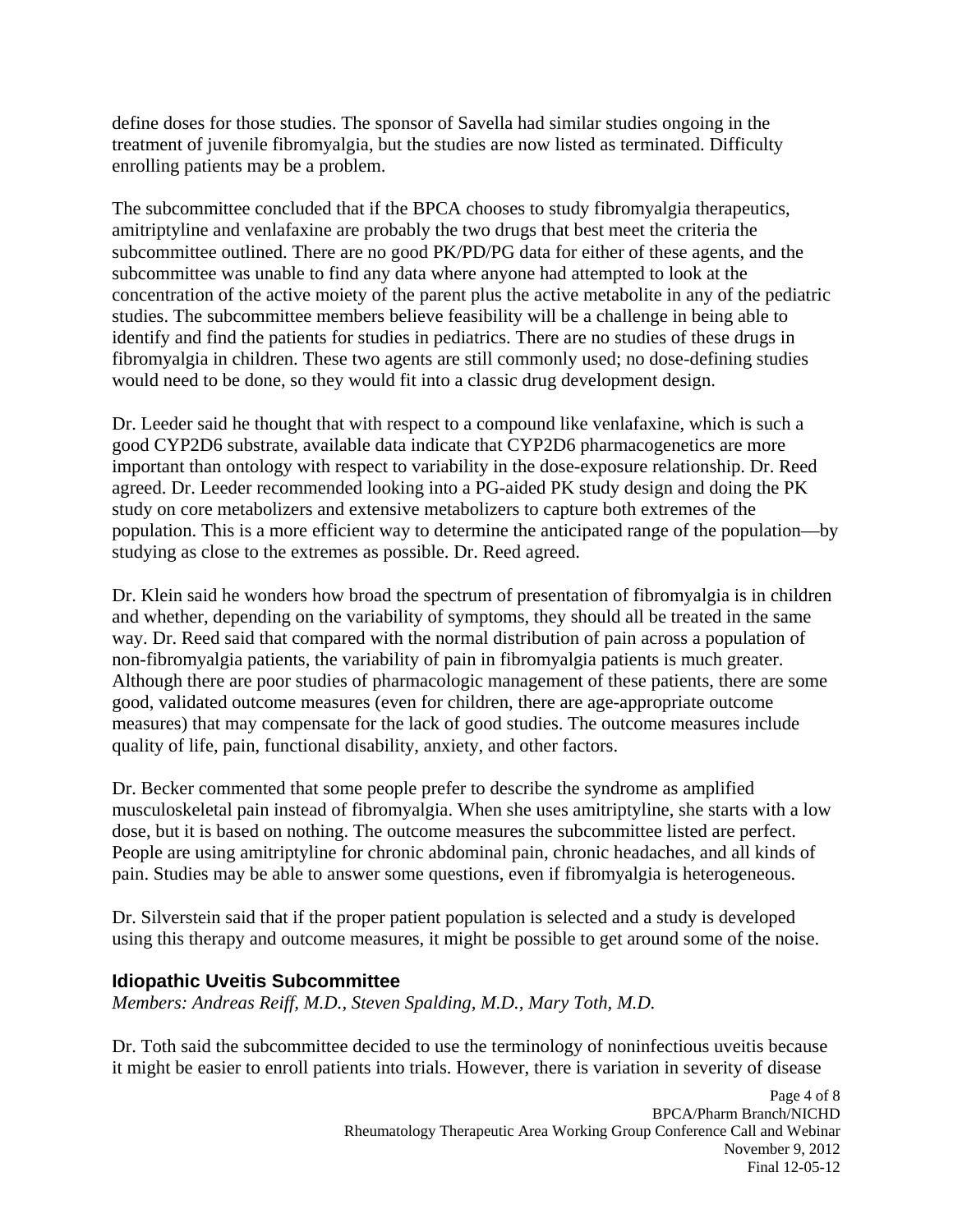depending on the location of the uveitis, as well as chronicity and damage already occurring before enrollment in a trial. Most agents that are FDA approved are topical and intravitreal steroid injections. No systemic therapies have been approved, and clinicians use a lot of systemic therapies for children with uveitis either associated with juvenile idiopathic arthritis (JIA) or idiopathic uveitis. Methotrexate is the most common immunosuppressant drug used in chronic and refractory uveitis. There are data on azathioprine, mycophenolate, tacrolimus, and cyclosporine, but methotrexate is the most worthwhile to use for first-line therapy for patients who have failed corticosteroid treatment. Other drugs often used in those who fail methotrexate include anti-tumor necrosis factor (anti-TNF) alpha medications such as adalimumab, and other drugs such as abatacept and tocilizumab.

The subcommittee recommended a two-phase trial using methotrexate as the initial drug to treat noninfectious uveitis in children over the age of 2. This would include uveitis associated with JIA and idiopathic uveitis. If patients do not respond, they would move into the second phase of the study, which would use TNF inhibitors or one of the anti-interleukin (IL)-6 drugs, abatacept, or anti-IL-1 drugs. Outcome measures would include visual acuity, anterior chamber cell density, FLARE, intraocular pressure, ability to discontinue steroids, and control of uveitis.

Dr. Klein asked whether doses of methotrexate for uveitis are the same as for other rheumatic conditions. Dr. Toth said the methotrexate dose is about 10 mg/m<sup>2</sup> and the subcommittee recommends titrating to 15 mg/m<sup>2</sup>. The dose can even go to up to 60 mg per week. The drug must be given subcutaneously, not orally, and the safety of higher doses of methotrexate and other drugs would need to be measured. Dr. Klein noted that methotrexate in high doses is known to have bone toxicity, so he suggested getting periodic DXAs on these patients.

Dr. Becker said there may be a trial about to start at the Oregon Health Sciences University looking at tocilizumab for treatment of uveitis. This study may not yet be recruiting.

# **JIA and Systemic JIA Subcommittee**

*Members: Polly Ferguson, M.D. (Chair), Marcia Buck, Pharm.D., William Rodriguez, M.D., Ph.D., Carol A. Wallace, M.D., Pamela F. Weiss, M.D.* 

Dr. Ferguson said this subcommittee wanted to emphasize the importance of a registry to provide a mechanism for pharmacosurveillance for JIA and to answer questions such as how medications for JIA are really used in clinical practice, what the adverse events are, and what the safety signals for potential adverse events are. CARRA CoRe is a consolidated registry that is interested in long-term drug and safety surveillance, especially of biologic medications, to consolidate this information in one spot so that each pharmaceutical company does not do it differently. Dr. Becker said the FDA has said that the CARRA CoRe model can fulfill postmarketing requirements and is negotiating with a number of companies to get this registry off the ground. The CARRAnet registry has 5,000 patients enrolled so it can collect data quickly. Dr. Rodriguez said he would be interested in seeing how the registry collects the data. Dr. Becker said she could get that information for him.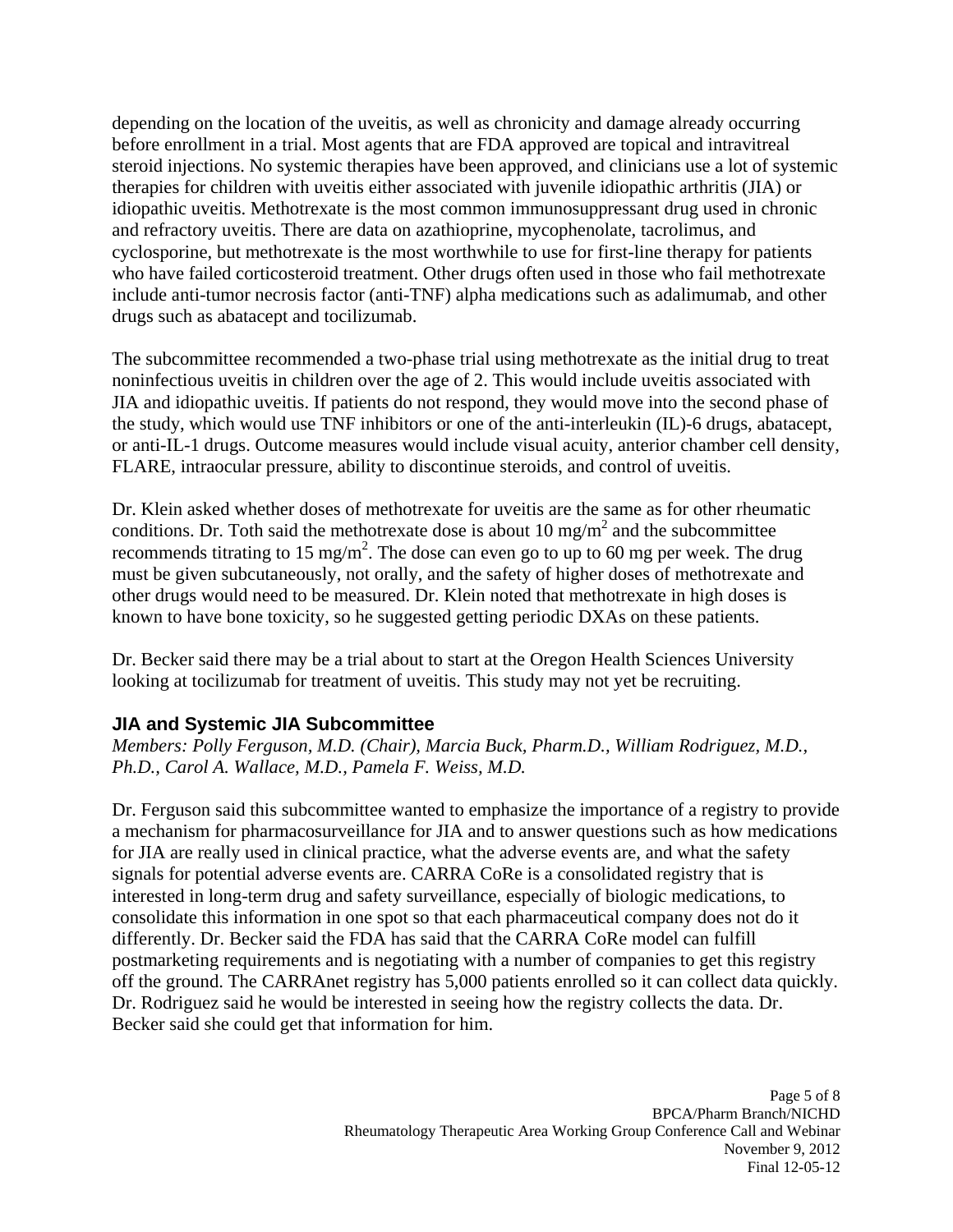Dr. Ferguson said the subcommittee discussed the IL-1 drug anakinra. Clinical questions related to this drug include the comparative effectiveness of anakinra versus traditional therapy, what the short- and long-term side effects of the drug are, and what phenotype should be targeted with agents such as anakinra for initial therapy. Some children with systemic JIA develop features of a life-threatening complication called macrophage activation syndrome; anakinra is used to treat this complication and to treat those with severe systemic JIA.

The American College of Rheumatology published guidelines on how to treat JIA and systemic JIA. Anakinra became available after the guidelines were published, so the guidelines are under revision. This drug is being used commonly to treat JIA, but it is not FDA approved for treatment of systemic JIA. It is important to understand the role of this drug in the management of systemic JIA and determine its efficacy and adverse effects. The drug is approved for treatment of moderate to severe active rheumatoid arthritis in patients 18 and older who have failed treatment with other agents, but pediatric dosing is not clear. There may be a false sense of safety about this drug due to the lack of safety data in children.

Dr. Becker commented that the drug is supplied in 100 ml vials and with a .67 ml syringe, which makes trying to administer a dose of 1 mg/kg very challenging. Dr. Ferguson said the dose must be measurable for the parents. Dr. Rodriguez suggested that the owner of the drug could provide information about devices to use to reduce the possibility of error. The drug owner might be willing or able to provide a better means of administration. Dr. Ferguson agreed that the drug owner could be asked about this. Another problem is that the drug is very painful when given as an injection, which must be done every day. This may be a pH problem because the drug was designed for IV delivery, and the subcutaneous route is secondary.

Dr. Klein asked about compliance if pain is involved, and Dr. Ferguson said this is an issue. It must be a severe disease for parents to be willing to give a shot to their child every day. People get tired of doing it and stop, and then the symptoms come back. Dr. Klein suggested that it might be possible to develop a different way to administer the drug. Dr. Portman said if it is a safety issue, the FDA can approach the issue. He thought the maker of the drug might be responsive to this issue.

Dr. Ferguson next discussed the use of infliximab and other TNF inhibitors for any type of JIA. Efficacy studies are needed as the drug is being used widely, and insurance companies resist its use. Some children are doing well on one of the FDA-approved TNF inhibitors but over time the drug loses efficacy; a question is whether infliximab can help the patient regain control. Data are needed on short-term and long-term side effects of the drug and in relation to the effects of dose escalation. Dr. Ferguson reviewed other details about infliximab, which are provided in the subcommittee's document.

In response to a question about a study of infliximab in children, Dr. Ferguson described a study in which an IV placebo was used and elicited a strong placebo response. Also, there were not enough patients enrolled in the study initially. In her opinion, to solve this problem, a study would probably need to have more patients on standard doses.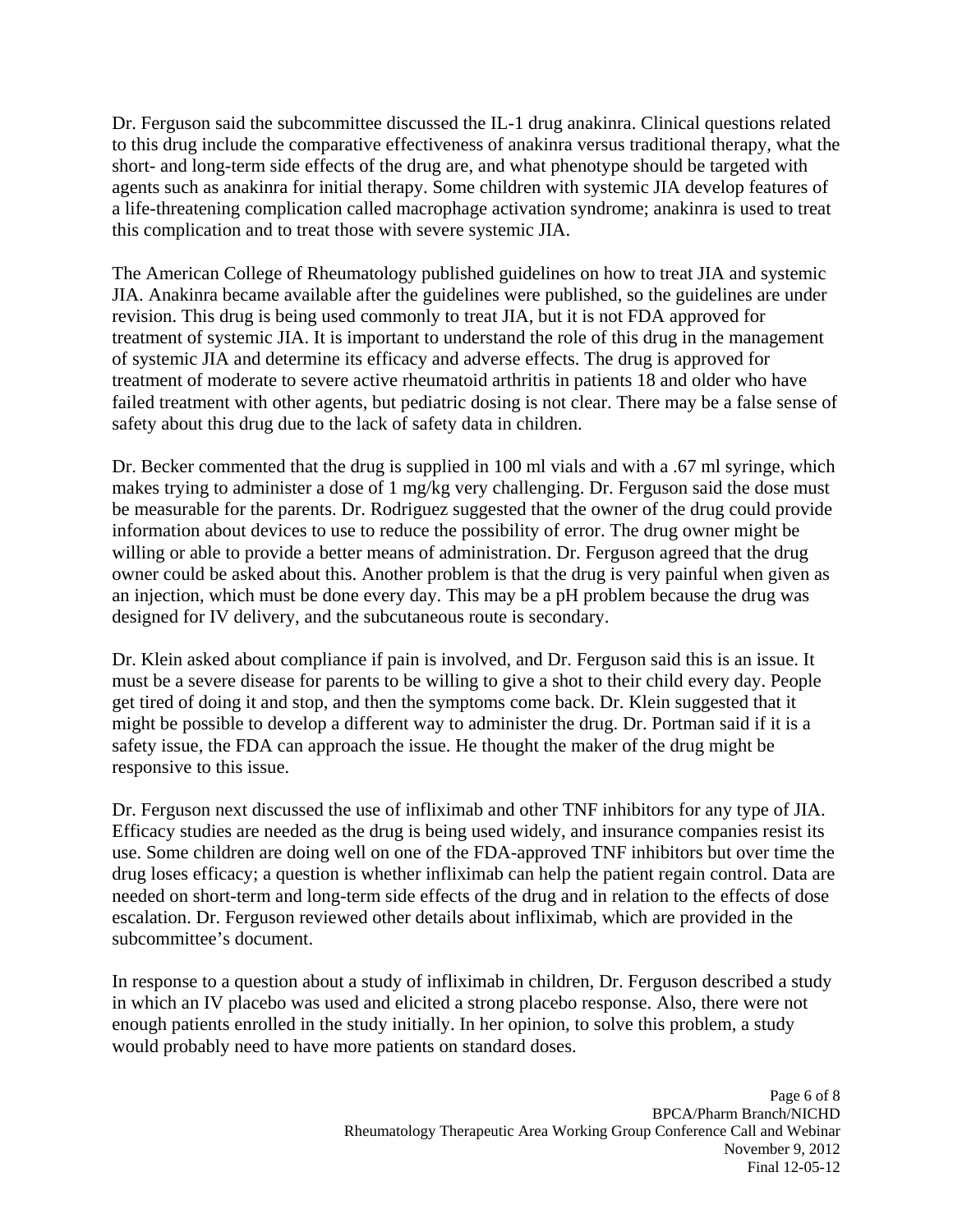Dr. Becker asked whether upping the outcome measure to perhaps a 50 or 75 percent improvement, rather than 30 percent, would weed out the placebo response. Dr. Ferguson said it would. Also, most children with JIA who respond to biologics experience dramatic improvements. Dr. Becker said one of her colleagues looked at industry data related to that trial and found higher clearance in younger children, perhaps due to a higher resting energy expenditure. She suggested looking at differences in appropriate dosing based on age and at resting energy expenditure. Dr. Becker said part of the struggle for clinicians treating these patients is the need to fight for the medications they are using instead of using the drugs that are "low-hanging fruit." Dr. Ferguson agreed and said the subcommittee thought that children deserve to have something studied that would make a significant impact.

Dr. Klein asked whether duration of improvement was being addressed. Dr. Ferguson said this could be looked at through a registry; otherwise, this issue is not being studied. Dr. Klein suggested looking at the gastrointestinal experience with infliximab; patients develop tolerance fairly quickly, and the drug becomes less effective. Dr. Ferguson said she has not had a lot of children lose efficacy on infliximab, but she has had to escalate the dose somewhat.

## **Pediatric Systemic Lupus Erythematosus (SLE) Subcommittee**

*Members: Larry Jung, M.D. (Chair), Ronald Portman, M.D., Marilynn Punaro, M.D., Scott Weir, Pharm.D., Ph.D.* 

Dr. Becker presented for this subcommittee. Most patients with pediatric lupus develop renal disease and require large amounts of steroids and other medications, which can set up patients for considerable morbidity. One of the clinical needs is to reduce lifetime exposure to cyclophosphamide. A CARRA survey showed that most providers use the National Institutes of Health (NIH) protocol in prescribing IV cyclophosphamide. This is a relatively high dose. The Euro-lupus protocol was developed to use lower doses and reduce toxicity. The subcommittee's report states that it would make sense to attempt to determine the lowest possible effective dose for a drug such as cyclophosphamide, which has dose-dependent toxicity rates.

Other areas of clinical need were to develop evidence for the treatment of refractory or extrarenal lupus and to develop evidence for treatment of neuropsychiatric lupus (NP-SLE). SLE is a challenging disease with a heterogeneous presentation that often occurs in teenagers, and some have neuropsychiatric manifestations that have not been systematically studied. Dr. Becker reviewed the needs assessment portion of the template, noting that adverse effects are numerous.

The subcommittee recommended a study of a lower dose cyclophosphamide regimen (the Eurolupus protocol adapted for children) compared with the dose in the NIH protocol for induction therapy of pediatric proliferative lupus nephritis. This will provide an opportunity to test the efficacy of a less toxic dose of cyclophosphamide in children with lupus, as well as provide data for both efficacy and safety not currently available for the most commonly used regimen in children.

The subcommittee also recommended a comparison of the safety and efficacy of IV soludmedrol with cyclophosphamide, mycophenolate, and rituximab in pediatric lupus-induced seizures and